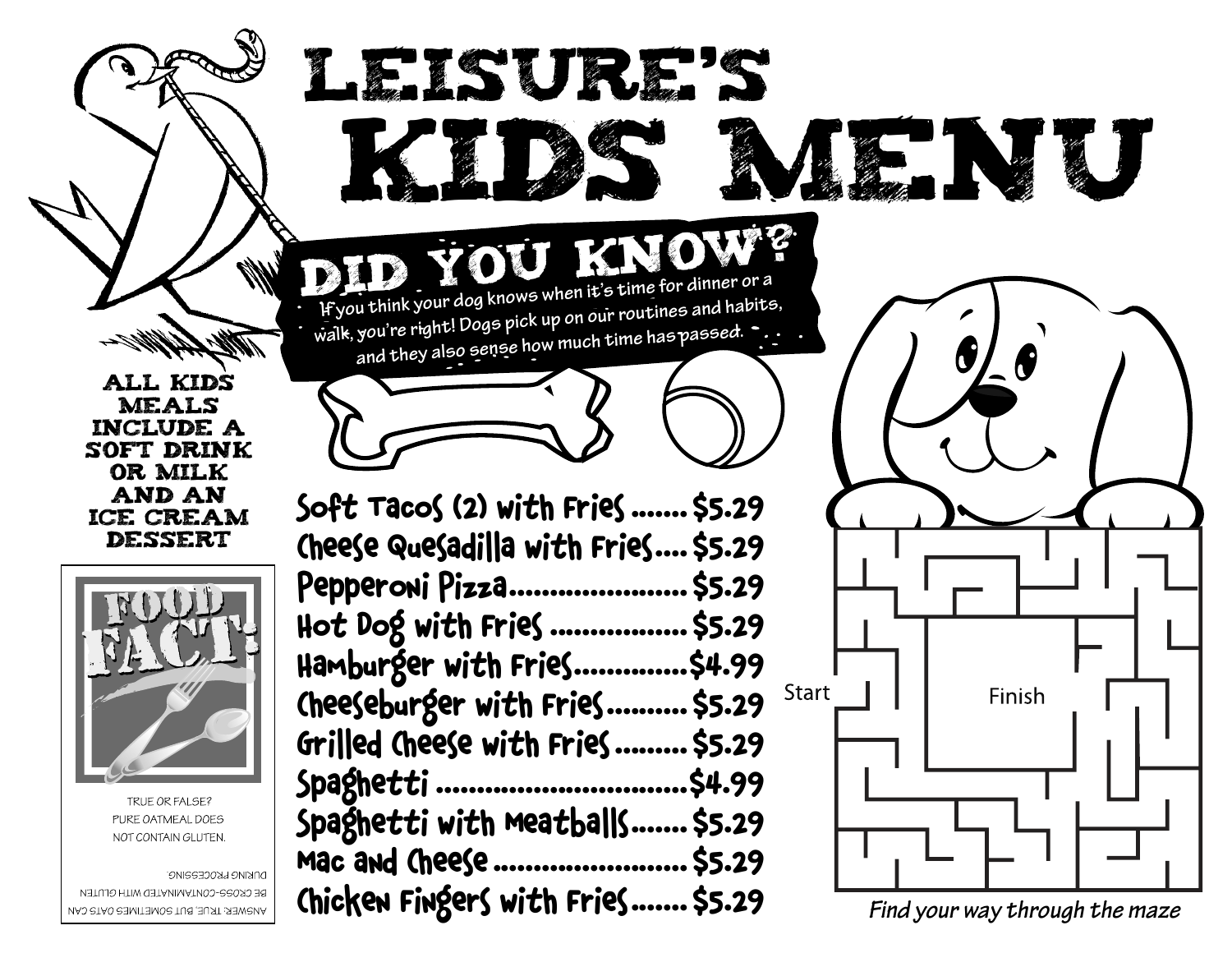All kids meals include a soft drink or milk and an ice cream dessert



IT IS WIDELY ACCEPTED THAT THE AVERAGE MAN AND WOMAN SHOULD CONSUME 2,500/2000 OF THESE PER DAY.

**ANSWER: CALORIES**